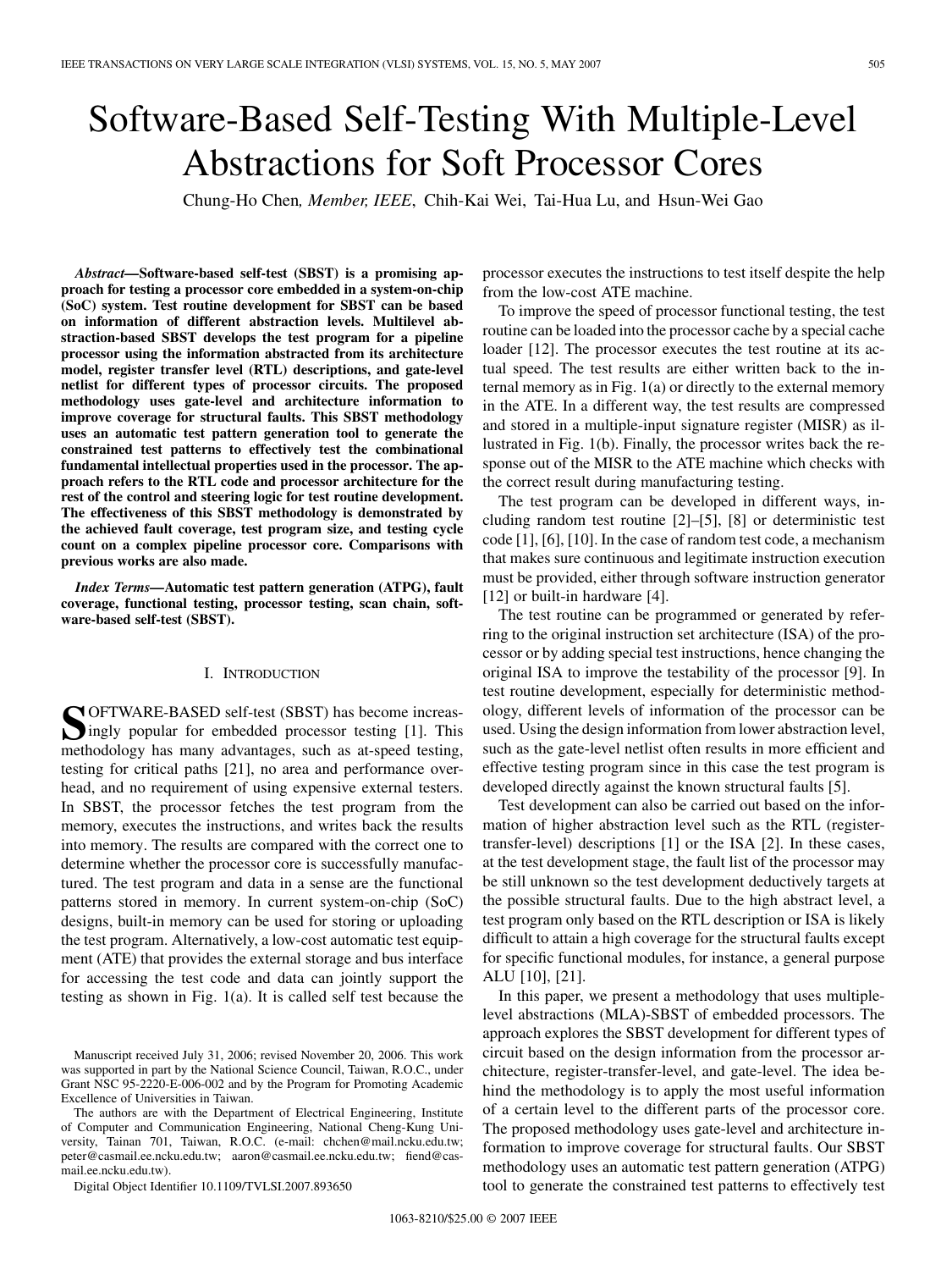

Fig. 1. System environment of SBST for embedded processor cores.

the simple combinational fundamental intellectual properties (IPs) used in the processor. Finally, the approach refers to the register transfer level (RTL) code and processor pipeline architecture for the rest of the control and steering logic in the processor for test routine development.

The effectiveness of this MLA-SBST methodology is demonstrated by the achieved fault coverage, test program size, and testing cycle count on a Linux-verified pipeline processor core that incorporates pipeline hazard control and operand forwarding. Comparisons with previous work are also presented. The rest of this paper is organized as follows. Section II discusses some related research. Section III presents the proposed methodology. A case study with detailed test sequences is presented in Section IV. Section V shows the experimental results and comparisons with other SBST schemes. Finally, Section VI gives the conclusions of this paper.

## II. PREVIOUS WORK

SBST of processor cores has received great attention and interest recently [1]–[7], [10], [11]. The approach in [5] uses pseudorandom patterns to test a processor component by component. In the test preparation step, test patterns for a component are developed using random number generator under constraints imposed by the instructions. The consideration of constraints is to make sure that the generated patterns are realizable by the processor instructions or system constraint [12]. In the case of random patterns, the patterns are encapsulated into signatures. In the self-testing step, the generated patterns are applied to the considered components by a software tester which is an on-chip test generation program that emulates a pseudorandom pattern generator and expands the signatures into test patterns. Then the test application program applies these patterns to the considered components. The authors used an 8-bit Parwan processor core which consists of 888 equivalent NAND gates and 53 flip-flops as the target processor. The work has achieved 91.42% in processor fault coverage.

In [2], test instructions and their operands are generated randomly using probability distribution functions and a genetic

algorithm, respectively. The genetic algorithm is used to maximize the number of detected faults by selecting the proper operands for the instructions in the macro. If new faults are detected, the test macro is added to the final test program. If not, the probability of being selected again of this macro is decreased. The authors evaluated their work on an 8-bit 8051 microcontroller which has a gate-count of about 6000. The fault coverage attained is 85.19%.

In [1], Kranitis *et al.* analyzed the RTL descriptions of a processor and then chose instructions and operands to form the test routines determinedly according to their test library. This approach is carried out at a high abstraction level and gate-level information is not required during test development. The test routine development methodology is basically a divide-and-conquer approach relying on processor ISA and its RT-level descriptions. The work has reported 95.3% in fault coverage for a three-stage simple pipeline MIPS processor core. For a more complicated five-stage pipeline implementation of the same instruction set, the achieved fault coverage drops to 92.6%. Deterministic SBST has also been used in testing the specific functional units of a processor such as the ALU, multiplier-accumulator, and shifter [10]. Automation in SBST has been the focus in [7] for automatic synthesis of test programs for processor modules as well as for automated constraint extraction from an RTL module in [19]. Apart from SBST for processor cores, the full scan approach has been used in testing a fully synthesizable processor core [13]. The downside of the scan-based approach comes from the processor area overheads and possible performance degradation.

# III. PROPOSED MULTIPLE-LEVEL ABSTRACTION-BASED SBST METHODOLOGY

The idea behind our proposed processor SBST methodology is to exercise the most cost-effective test method on the selected processor part. The processor core is decomposed into the following parts for deterministic test routine development:

- ISA registers;
- fundamental IP units, which are the simple ALUs inside the processor core;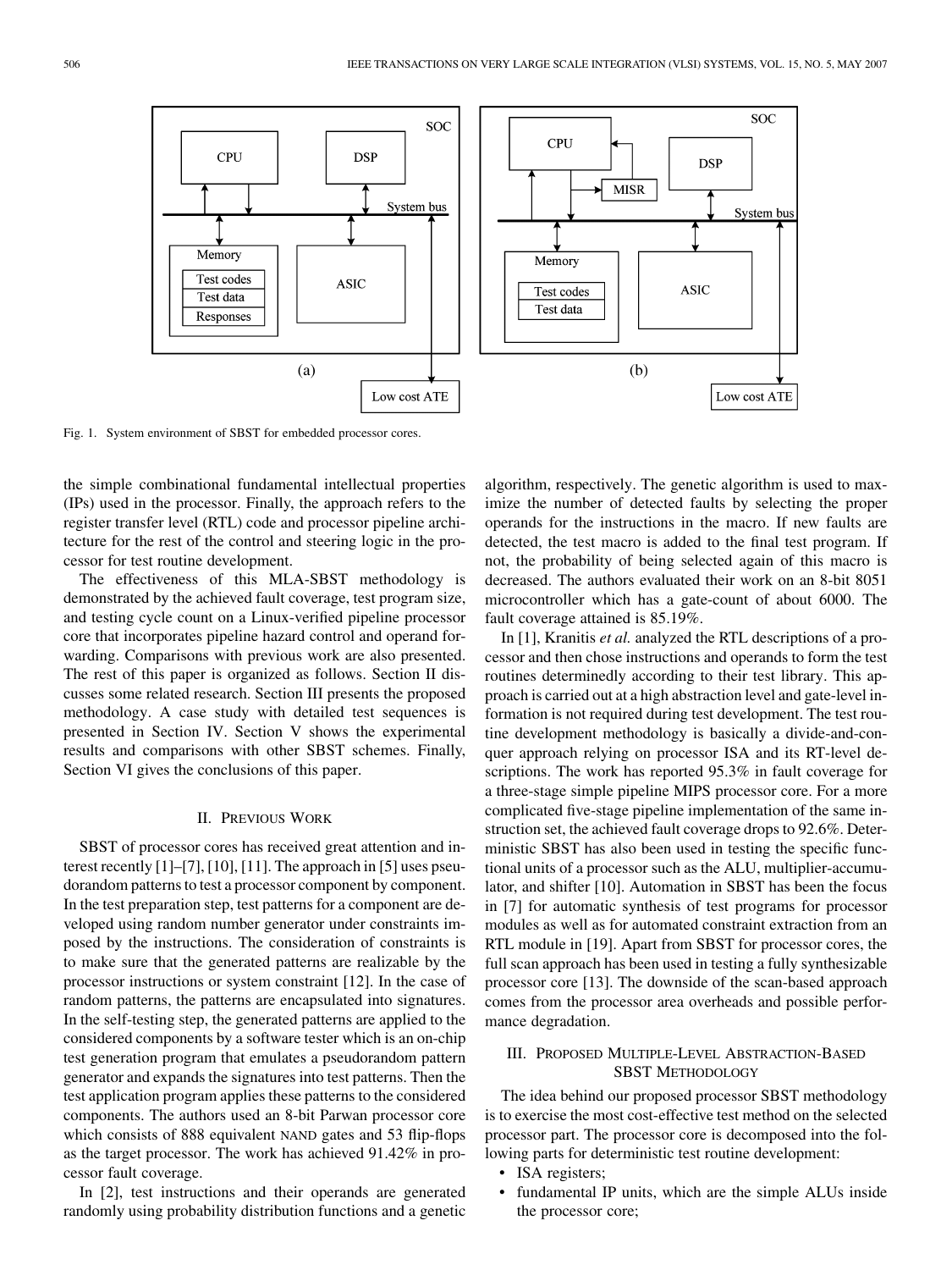

Fig. 2. Proposed MLA-SBST methodology for processor core testing.

TABLE I LIST OF INTERFACES OF A SINGLE D FLIP-FLOP

| pin | Description                            |
|-----|----------------------------------------|
| D   | Data input.                            |
| СK  | Clock input.                           |
| R   | Reset input; logic 1: activate reset.  |
| EN  | Write enable; logic 1: enable writing. |
| О   | Data output.                           |

- control, steering logic, and pipeline registers;
- pipeline-related control logic, such as load-use hazards, control hazards, and result forwarding mechanism, including interrupt supporting logic.

The classification is based on the mechanism used to apply on test routine development. The MLA-SBST methodology for processor cores consists of the following two stages of work.

- Stage 1: Processor part classification based on multiplelevel abstraction. The first stage is classification of the previously mentioned processor parts based on the multiple-level abstraction model that includes processor ISA, pipeline architecture, and synthesized gate-level processor core.
- Stage 2: Test routine development. The second stage includes the test code development for each individual part, which can be conducted in parallel.

We explain the detail of our multiple-level abstraction-based SBST strategy in the following subsections.

# *A. Stage 1: Processor Part Classification Based on Multiple-Level Abstraction*

Before test code development, our SBST methodology requires classification of the processor components into the four functional groups as previously mentioned. Fig. 2 illustrates the concept of the proposed test routine development methodology.

*1) ISA Registers:* In a soft processor core, all the declared registers in RTL description are clocked and edge-triggered. Typically, they are synthesized into clocked D flip-flops with the input/output (I/O) pins listed in Table I. Different technology libraries and different synthesis parameters may introduce different state elements, but they are normally of little variation.

The MLA-based strategy derives the test sequences for programmer-visible registers according to the information in the gate-level and the processor pipeline architecture. Through the information from these two levels, effective test routines can be



and fault propagation



Fig. 3. Fundamental IP (a 32-bit adder) in the netlist.

developed easily for regular state structures without the tedious manual efforts. After synthesis, the programmer visible registers are mapped into D flip-flops. If the test sequences are developed at the RT-level (register transfer level), some of the faults on the D flip-flops, such as the faults on the write enable pins, are invisible at this level and thus are probably ignored and untested by the test program based on the high RT-level. In addition, information of architectural level such as the pipeline forwarding depth between the EXE stage and the WB stage must also be used in order to develop useful test sequences for the general purpose registers.

*2) Fundamental IP:* The fundamental IP refers to the combinational logic introduced by the synthesis tool, such as adders and multipliers invoked by the related RTL statements. For example, the synthesis tool will insert an adder into the design to realize the addition function in the RTL code of the processor. Fig. 3 illustrates the netlist of the memory access unit which includes a 32-bit adder. This adder's operation and interfaces, both of which are simple enough for an ATPG tool to produce effective constrained test patterns, are shown in Fig. 4.

In a processor core, the fundamental IP mainly comes from two components: the ALU and the memory access unit. The fundamental IP units used in the ALU are for the implementation of data processing instructions, such as add, subtract, and multiply. The fundamental IP units used in the memory access module are for the manipulation of memory addresses. Pipelining is another source of using fundamental IP. In a pipelined architecture, the address of current executed instruction and the current PC value often have a difference such as 8, 12, or 16, depending on the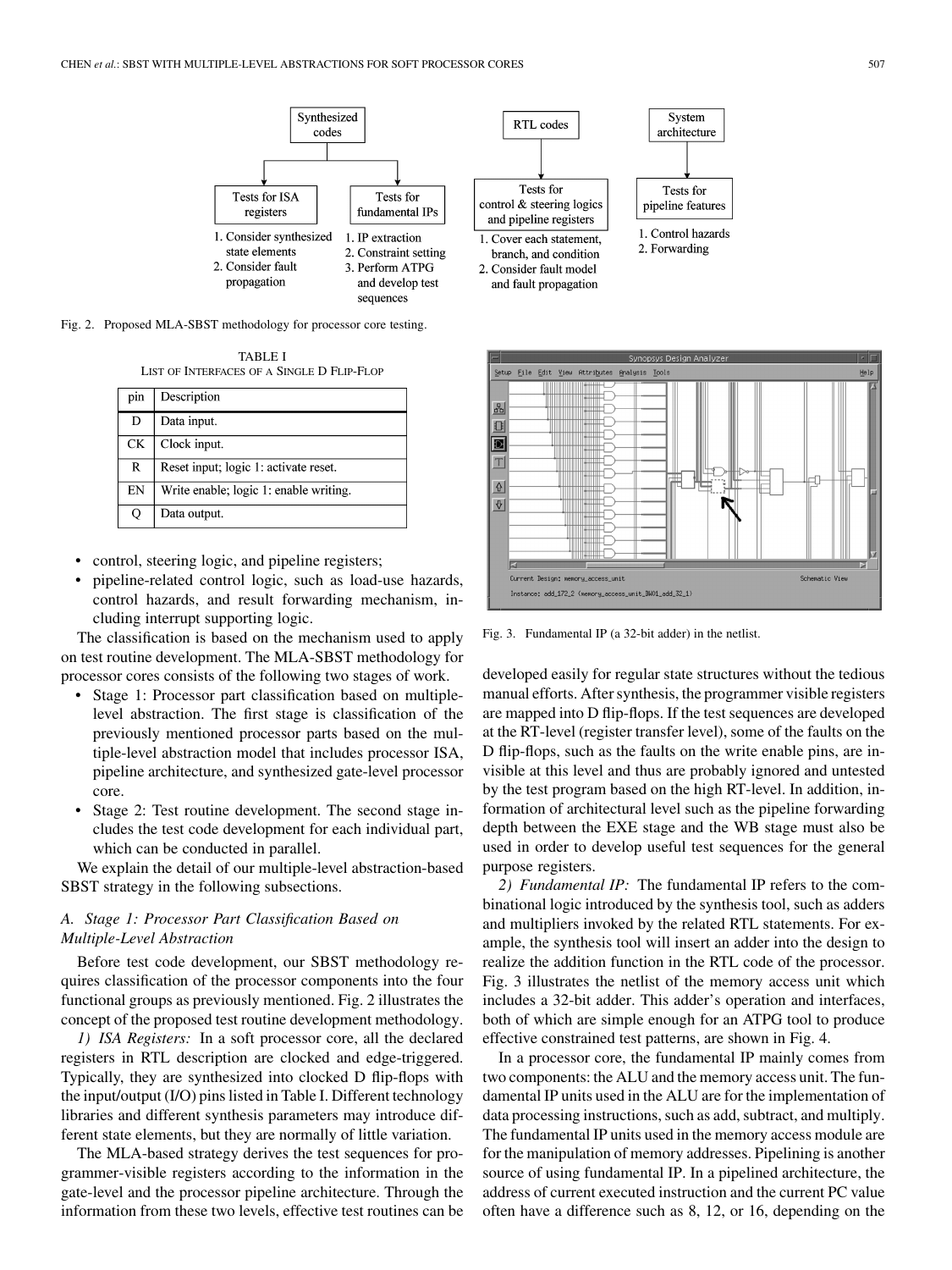

Fig. 4. Interfaces of the fundamental IP in Fig. 3.

pipeline depth. If an interrupt or a function call happens, the processor needs to backup the return address, using a subtractor to recover the actual instruction address from the PC. In a complex pipeline processor with various interrupt and exception modes, there may exist many fundamental IP units to handle address backup.

For these simple fundamental IPs, which are found to occupy a large portion of the processor, the effective strategy for test routine development is to rely on the ATPG tool for the generation of efficient test patterns with only simple constraints. The test routine for a fundamental IP can be easily designed without struggling in the complex constraint setting process as in other complicated processor modules.

*3) Control, Steering Logic, and Pipeline Registers:* Apart from the ISA registers and fundamental IPs, the remaining parts of the processor components to be considered is the control and steering logic, such as the distributed logic gates, multiplexers, and pipeline registers. For the two former elements, they are difficult to be identified with the structural information from the gate-level netlist. Pipeline registers are not ISA accessible. To test these units, we explore the instruction sequences similar to the programs for verification, which attains very high code coverage of the RTL descriptions with the consideration of fault observations and pipeline architecture.

*4) Pipeline-Related Control Logic:* Pipeline architecture is widely used in processor designs to enhance the performance. Pipeline architecture not only introduces complex pipeline control logic but also complicates the exception processing unit. To test additional stuck-at faults related to pipeline control, information of pipeline architecture can be explored. When the processor encounters a branch instruction, exception, or external interrupt, its execution flow will be altered. In a pipelined processor, the mechanism to handle these operations is known as the branch hazard detection or control hazard detection. Another commonly found pipeline control logic is the forwarding logic which bypasses the result to the execution unit before the destination register is updated.

## *B. Stage 2: Test Routine Development*

In this section, we address the process of test routine development for each of the major processor parts.

*1) ISA Register:* In a synthesized processor core, the ISA registers are mapped into edge-triggered D flip-flops which have a regular structure. Hence, the test routine development can focus on the structural faults of the D flip-flops' I/O interface with the consideration of the processor pipeline architecture, i.e., the pipeline forwarding structure. This part of test routine development is simple and effective.

*2) Fundamental IP:* To extract a fundamental IP, the IP (with no other logic) is copied directly from the netlist of the selected module and then the ATPG tool is used to generate the test patterns for the IP. We feed one IP to the ATPG tool at a time. At this moment, we have full controllability and observability on the IP's inputs and outputs. However, this is not the case when the IP is embedded in the processor. The input space of each fundamental IP is restricted by the ISA and the architecture of the processor. Hence, we must set constraints for the ATPG process based on the functionality of the IP in the processor core. The constrained ATPG is performed, which generates the dedicated test patterns for each fundamental IP. Then, the test routine that reproduces the test patterns for the inputs of each IP inside the processor can be developed. The fundamental IP is further classified into data processing IP, data memory address manipulation IP, and instruction memory address manipulation IP.

*a) Constraint setting:* There are two kinds of constraints: mandatory constraints and optional constraints. Mandatory constraints are used to prevent the generation of illegal test patterns for the IP that is embedded in the processor core. For example, consider a subtractor IP that calculates the start address for the multiple load/store instructions (ldm/stm) with a certain addressing mode. One of its data inputs (A) represents the 32-bit base address coming from a general purpose register specified in the instruction while the other data inputs (B) is a 5-bit wide number representing the number of memory accesses in the instruction. The start address is calculated as  $A - {B, 2'b00}$  (the access is word aligned). The legitimate number of memory accesses in the multiple load/store instruction is from 1 to 16. Thus, the constrained test pattern required for input B only consists of the bit patterns of 1 to 16, excluding the rest of the 5-bit patterns. Another commonly found mandatory constraint is setting the least significant two bits of a word-address test pattern to zero.

The other types of constraints are referred to as the optional constraints that help reduce test cost, but they are optional. Consider the subtractor for the multiple load/store instruction as an example again. The input A of the subtractor represents the base address for accessing a word, and we need to restrict the least significant two bits to 00 for mandatory constraint to ensure word alignment of the memory accesses. Under this constraint, the ATPG tool will generate patterns for input A ranged from 0 to fffffffc(h). This implies that the system needs to prepare 4 GB of memory for the processor to perform memory accesses to test the subtractor. This is not practical. However, if we restrict the most significant 12 bits to only two values: 000(h) and fff(h); the system needs only 2 MB of the memory: 1 MB at the bottom and 1 MB at the top of the 4-GB address space.

Setting these stricter optional constraints may cause fault coverage loss and augmentation of the pattern numbers generated by the ATPG. However, our experimental results show that if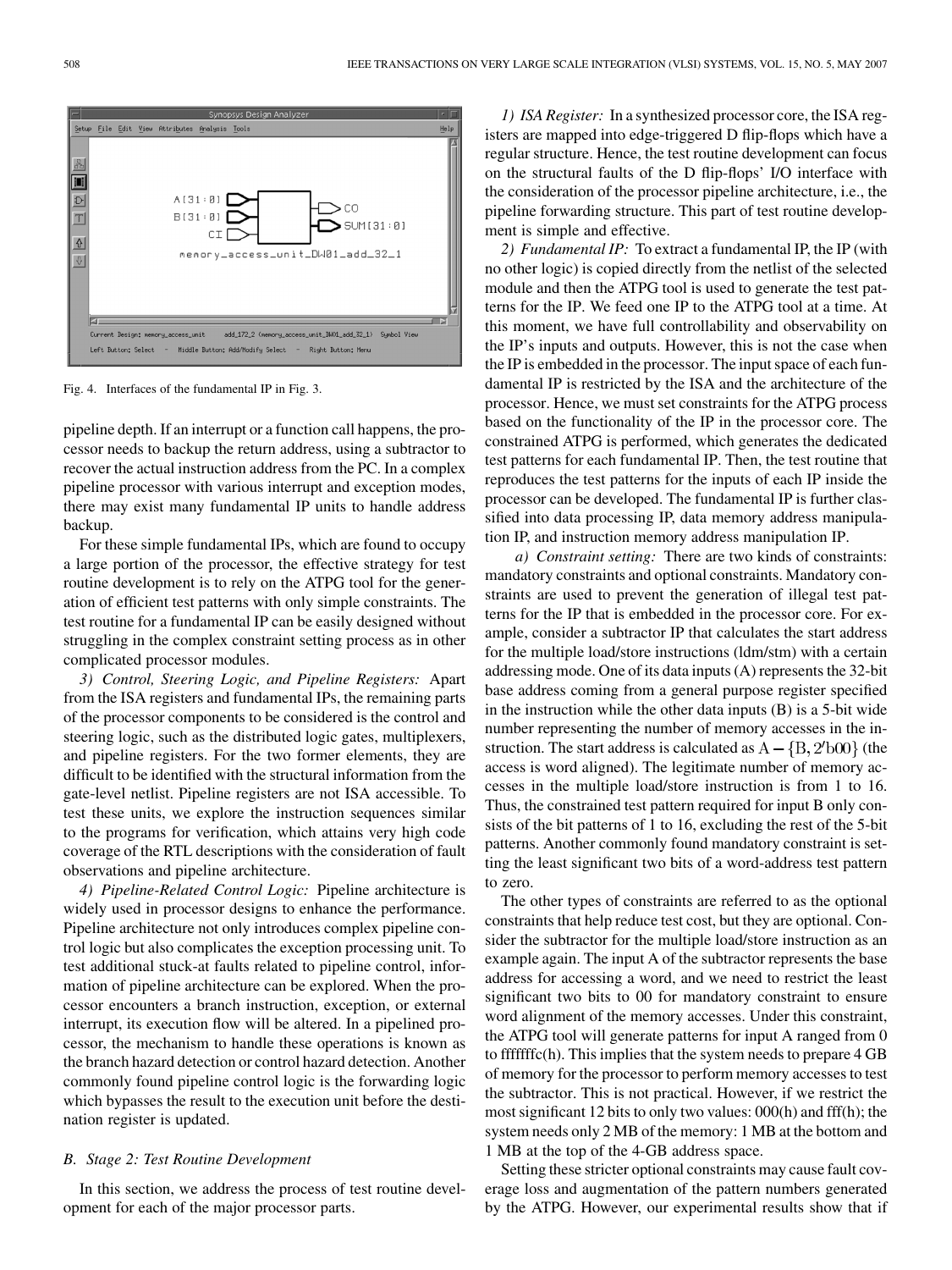the constraints are not made drastically strict, the fault coverage and the number of test patterns will stay at the same level or not even change at all.

*b) Test routine development for data processing IP:* The data processing IPs come from the processor ALU for the implementation of data processing instructions. To invoke them, the corresponding data processing instructions are the only choices. In a typical RISC processor, the inputs of the IPs are connected to the general purpose registers specified by the corresponding instruction or to the decoder or instruction register output for an immediate operand coded in the instruction itself. Usually, a 32-bit pattern cannot be coded as the immediate operand with only one instruction. Thus, the test program only requires using register operands. In this case, the test patterns for a data processing IP can be placed into a register via the memory load instructions. Then, the corresponding instructions are executed to invoke the IP and the results are sent to registers, which are then stored into memory for observation. These kinds of test sequences can be coded as a compact loop and the test program size can be reduced.

*c) Test routine development for data memory address manipulation IP:* To test the IP for data address generation, the data memory access instructions are used. The test patterns for these IPs come from the general purpose registers and the address offsets of the instructions. The instruction ISA of the tested processor provides the information. When testing an address-generation IP, the test responses (data access addresses) will be automatically propagated to the primary outputs. Generally, load and store instructions share the same adders/subtractors for address calculation. Thus, it is preferred that load instructions are used instead of store instructions because a store instruction can modify the content of target address which may contain data or instructions for future use.

*d) Test routine development for instruction memory address manipulation IP:* An instruction address generation IP is mainly used for the calculation of return address of branch-andlink instructions, exceptions, and interrupts. The IP is invoked when such special events occur. In general, one of their inputs is the PC value, and the other is a constant. Consequently, they can be seen as an IP with a single input. As a result, the generated patterns must be propagated to this type of IP via the program counter. This means that the test routine must invoke the event at the addresses indicated by the test patterns generated from the ATPG.

As for the branch-and-link instructions or internal exceptions raised by instructions, this is not a problem. For these cases, we just need to place the PC-control instructions at the indicated addresses, ensuring that the addresses are not occupied by other instructions or data. The address overlapping problem can be solved by using additional constraints to avoid the used addresses, but this may affect the fault coverage and the number of generated patterns. To resolve this issue, we propose the use of self-modifying code, a much more elegant and effective approach. For example, if a software-interrupt instruction and a branch-and-link instruction must be placed at the same address, after the software-interrupt instruction is executed, the instruction on this address can be changed to the branch-and-link by the test program itself. This is done in the following way. First,

a simple loader replaces the old test program with the new test program of the IP for instruction address manipulation. The loader moves the new test program from the data area to the program area where the generated patterns must be propagated to this type of IP via the program counter. The second step is simply jumping to and executing the new test program. As for the external interrupt, the interrupt signal is scheduled to occur from outside at appropriate time by matching the interrupt event with the desired PC value.

*3) Test Routine Development for Control, Steering Logic, and Pipeline Registers:* To develop test routines for control, steering logic, and pipeline registers, we refer to the RTL descriptions of the processor core with emphasis on preventing fault masking. Taking a multiplexer for example, for the pursuit of high RTL code coverage, the instruction sequence only makes sure in selecting every input of the multiplexer. However, for testing, selecting every input is not enough. The test sequence must also differentiate every input value to prevent masking of faults on the select signals due to identical input values.

The methodology for testing the pipeline registers is similar, but the difficulty of testing them well becomes higher. This is because there is no instruction that can explicitly access them as well as there is no way to definitely freeze their values. To test a specific pipeline register, we refer to the ISA specification and RTL descriptions to select the proper instructions. In general, the faults related to D, Q, and CK of all pipeline registers are easy to be detected while R's s-a-0 and EN's s-a-1 are the faults that appear to be functionally undetectable.

*4) Test Routine Development for Pipeline-Related Control Logic:* To test the pipeline control logic, the methodology relies on the exploration of the pipeline architecture of the target processor. Specifically, the test routine examines the single stuck-at faults from the pipeline control hazard logic and the forwarding logic. In a classic five-stage pipelined processor with always not-taken for branch prediction, when a branch occurs, the IF and ID pipeline stage must be flushed for correct program execution. The rationale behind the test program is to test if the flush logic successfully nullifies the instructions in these pipeline stages. As for the forwarding mechanism, the idea is simply to test if the forwarding does occur from behind the pipeline stages.

# IV. CASE STUDY: TEST ROUTINE DEVELOPMENT FOR A LINUX-VERIFIED PROCESSOR CORE

## *A. Processor Model*

We have realized a processor core that implements the compatible ARMv4 instruction set to demonstrate the proposed methodology [14]. Despite its RISC ISA, this processor has resembling complex instruction set computer (CISC) features, such as the multiple load and store instructions that manipulate more than one memory address and register by just one instruction. In addition to the complex instruction set, the processor is implemented in a classic five-stage pipeline that supports the mechanisms for resolving branch hazard, load-use hazards, and pipeline forwarding [15]. Fig. 5 depicts the processor core architecture. Including the caches, translation lookaside buffers (TLBs), and memory management unit (MMU) system,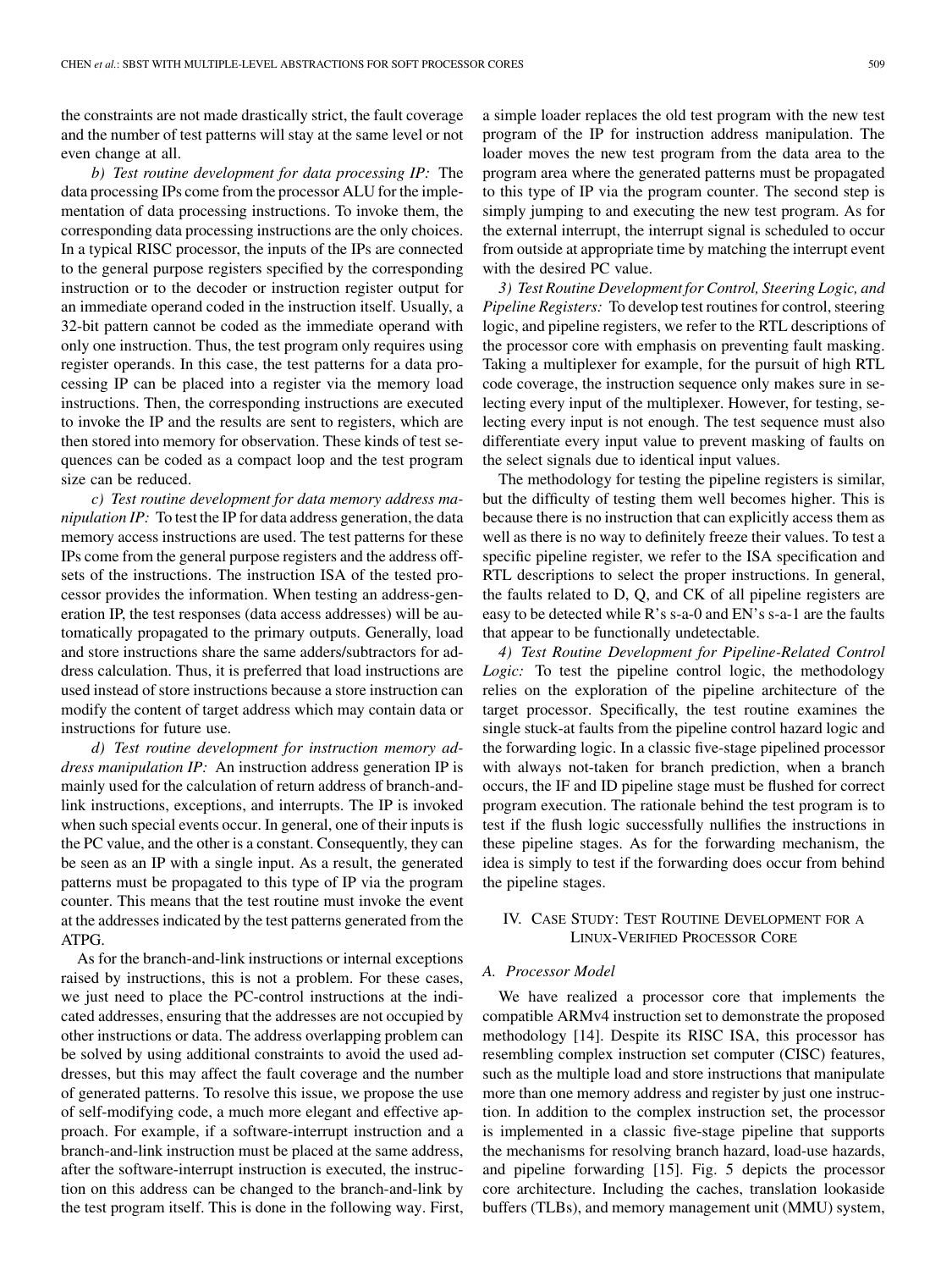Fig. 5. Architecture of the target processor.

the processor core was verified in a field-programmable gate array (FPGA) board that successfully runs the Linux operating system. This shows that the full functionality of the processor core can be included in the test routine development. Different from many previous works that use a much simpler processor, the processor we use in this paper incorporates the complete functionality for operating system support in addition to its pipeline mechanisms for hazard detection and operand forwarding.

# *B. ISA Registers*

In this paper, the fault model assumed is single stuck-at-fault. Thus, a 1-bit register (or a D flip-flop) with the gate-level structure shown in Table I will have ten faults. To test a general purpose register, say r1, it is intuitive to write the following instruction sequence:

| mov r1. $\#0x \ 0$ :write all 0's to r1                   |
|-----------------------------------------------------------|
| str r1, [address] : read r1 and store it for observation  |
| myn r1. $\#0x \ 0$ :write all 1's to r1                   |
| str r1, [address] : read r1 and store it for observation. |

The register r1 is a 32-bit register composed of 32 D flipflops, and, according to the previous D flip-flop model, it has 320 probable single stuck-at faults. In the previous sequence, values of all 1's and all 0's are written into r1, respectively. After the write to the register, a store instruction reads the same register and propagates the value to the primary outputs (data output bus). Unfortunately, this instruction sequence cannot detect any faults of r1 because the sequence does not actually access r1. The store instruction receives its operand from the forwarding path but not the physical register r1.

To resolve this problem, the pipeline architecture of the processor must be taken into account, which requires the insertion of no operations (nops) between the move and store instructions. The function of nops is to wait for the written value to actually go into the register. Hence, the useful test segment is shown as follows:

mov r1, #0x 0  $nop<sub>1</sub>$  $\ddotsc$  $\text{nop}_{\mathbf{n}}$ str r1, [address]

where the number  $n$  represents the number of pipeline stages between register reading and write-back.

After the insertion of nops, the faults on D, Q, and CK of every bit of the register can be detected. The reason that faults on the clock signals can be detected is that the register is edgetriggered. If the CKs are stuck at any level, the contents of r1 will not be able to be updated. Additionally, R's s-a-1 (reset signal) and EN's s-a-0 (register write enable) are also detected. This is because the s-a-1 faults of reset will set the register value to 0 and EN's s-a-0 faults will cause the register value unable to be changed; effects of these faults can be observed via the store instruction.

To test R's s-a-0 faults (reset signal), the method is to store the register's value immediately after system reset. If the register had been successfully reset, the value of 0 would be propagated to the data output bus. If not, an unpredictable value will be propagated and the fault effect of R's s-a-0 can be observed on the data output bus. To detect EN's s-a-1 faults (register write enable) needs a special treatment. The netlist of the processor core shows that all general purpose registers have the same input data source except r14. This means that a value written to a particular register, say r1, will also be transmitted to all other general purpose registers. Whether a register receives this value or not is decided by the write enable (EN) signals. The following sequence can be used to test this mechanism:

```
mvn r1, \#0x \ 0 ;write all 1's to r1
mov r5, \text{\#0x 0} ;write all 0's to r5
\ddotsc\ddotsc
```
str r1, [address] ;read r1 and store it for observation.

If the ENs of r1 are stuck at 1, that is, always write-enable, the value of r1 will be changed and the fault effect can be observed on the data output bus after storing r1. Using the previous techniques, all general purpose registers that share the same input data source can be fully tested in a pipeline processor with forwarding path.

## *C. Test Routine Development for Fundamental IP*

The test pattern for testing each fundamental IP can be generated through the constrained ATPG process.

*1) Test Routine Development for Data Processing IP:* As an example, we show the sequence of instructions for the testing of a combined adder-subtractor in the ALU that realizes related data-processing instructions. This fundamental IP has three inputs, two 32-bit data inputs, and a control input deciding the operation mode (add or subtract). For this IP, the ATPG tool generates 27 patterns each of which is 65-bit wide  $(32 + 32 + 1)$ . The two 32-bit patterns represent the two data inputs which will be placed in the memory while the control bit is used to decide the type of operation (add or sub). The ATPG process for this fundamental IP does not require any constraint setting.

The test routine shown as follows consists of the loop for the sub instruction. The operands (test patterns) for the IP are first loaded from the memory to the registers r1 and r2, respectively. Then, the principal instruction, sub, is executed to activate the fundamental IP. Next, the store instructions are exe-

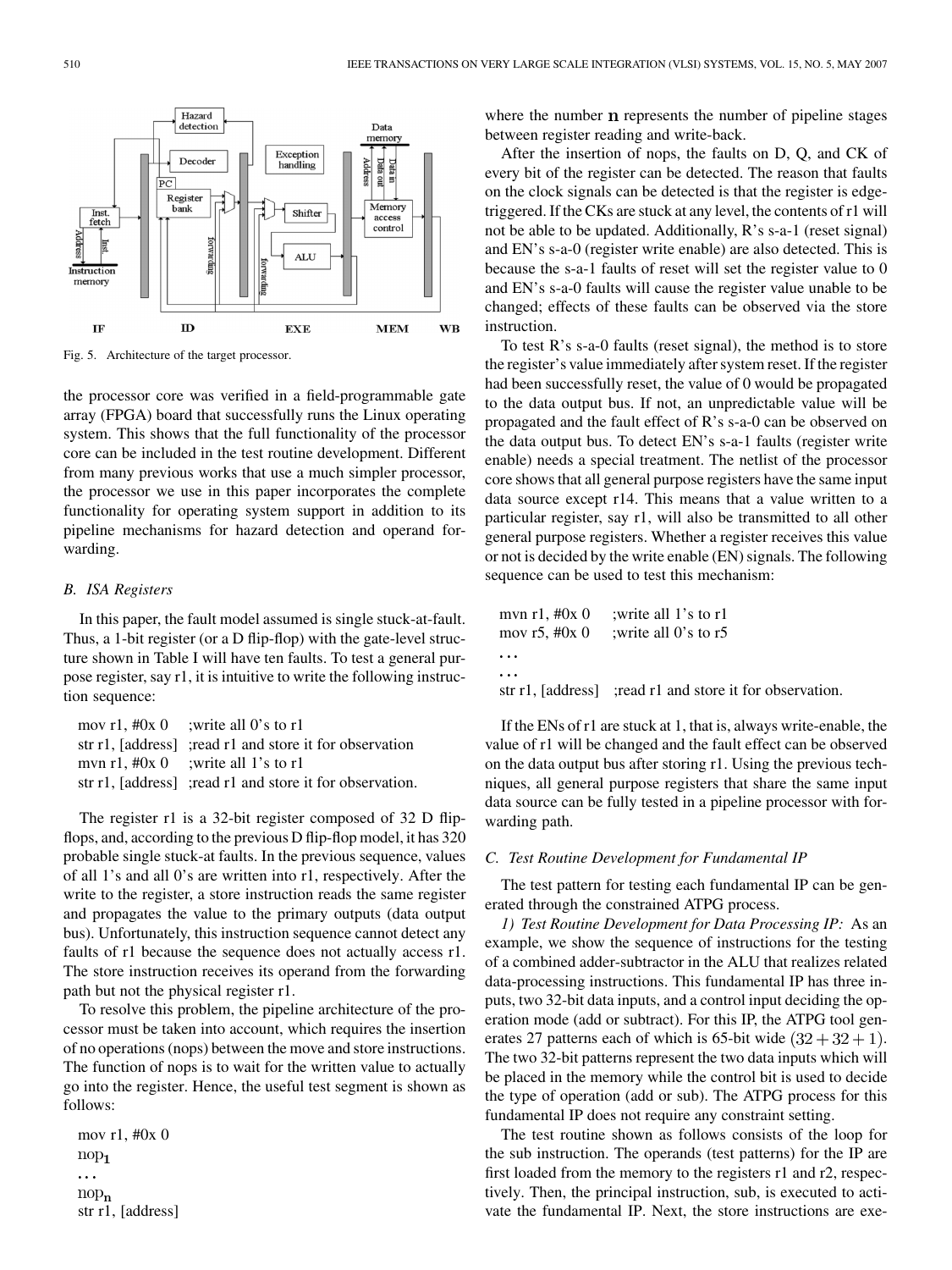cuted to propagate the result to the primary outputs for observation. Note that some of the faults of this fundamental IP can be observed only on the carry-out pin, so the current processor status register (CPSR) is stored for observation.

| mov $r5, \text{\#0x } 2100$ | ; starting address for response store    |
|-----------------------------|------------------------------------------|
| mov r $6, \#0$              | ;loop-index preparation                  |
| mov r0, #0x 2400            | starting address for pattern fetch       |
| atpg label 1                |                                          |
| ldr $r1$ , $[r0]$ , #4      | load test pattern, after loading,        |
|                             | $r_0 = r0 + 4$                           |
| ldr r2, $[r0]$ , #4         | :load test pattern                       |
| subs $r3$ , $r1$ , $r2$     | test pattern application (subtract)      |
| str r3, $[r5]$ , #4         | ; store for result( $r3$ ) observation   |
| mrs r9, cpsr                | ; move cpsr to r9                        |
| str $r9$ , $[r5]$ , #4      | : store for result( $r9$ ) observation   |
| add $r6, r6, #1$            | increment of the loop index              |
| cmp $r6, #13$               | compare r6 with 13 (total 13 iterations) |
| bne atpg label1             | :branch if not equal.                    |
|                             |                                          |

*2) Test Routine Development for Data Memory Address Manipulation IP:* We choose the adder that calculates the data address of the multiple-load instruction (ldmda) as the example to illustrate the test routine development through constrained ATPG. This adder has a 32-bit input that receives a value from a general purpose register specified by the ldmda instruction as the base address and another input represents the number of memory accesses of the multiple-load instruction (from 1 to 16). The first constraint, which is a mandatory constraint, is to limit the least significant two bits of the generated patterns to 00 to ensure word alignment of memory accesses. Besides, an optional constraint can be set to limit the most significant 12 bits of the test pattern to zero, reducing the memory blocks needed.

Another place for setting an optional constraint is the input that represents the access number of the multiple load instruction. For instance, the maximum access number can be limited to two instead of 16 specified by the ISA. In this way, the number of the test cycles can be reduced. By exploring the fault coverage attained from the constrained ATPG, a satisfying access number can be determined easily.

As a result, the ATPG tool generates 23 patterns for this fundamental IP. Before placed in the memory, these patterns are sorted according to the indicated access number. The final instruction sequence is as follows. When the ldmda instruction is executed, both the bit pattern in r1 and the access number will be fed to this adder. Then, the calculation result, i.e., the data address, is propagated to the primary outputs (data address pins) where the result can be observed.

| mov $r6, #0$           | ;loop-index preparation                                  |
|------------------------|----------------------------------------------------------|
|                        | mov r0, #0x 00240000; starting address for pattern fetch |
| $atpg\_label\_1$       | ;loop for the 2-access ldmda                             |
| ldr $r1$ , $[r0]$ , #4 | load the base address into r1                            |
| ldmda $r1, {r3, r4}$   | ; activate the targeted adder                            |
|                        | ; load data at addresses r1 & r1 + 4                     |
|                        | ; from memory to r3 and r4                               |
|                        | sequentially                                             |
| add $r6, r6, #1$       | increment of the loop index                              |
|                        |                                                          |

| cmp $r6, #20$         | total 20 iterations for 2-access |
|-----------------------|----------------------------------|
| bne atpg label 1      | ;branch if not equal             |
| mov $r6, #0$          | :loop-index preparation          |
| $atpg\_label_2$       | ;loop for the 1-access ldmda     |
| $ldr$ r1, $[r0]$ , #4 | load the base address into r1    |
| ldmda $r1, \{r3\}$    | ; activate the targeted adder    |
| add $r6, r6, #1$      | increment of the loop index      |
| cmp $r6, #3$          | total 3 iterations for 1-access: |
| bne atpg_label_2      | ;branch if not equal.            |

*3) Test Routine Development for Instruction Memory Address Manipulation IP:* We demonstrate the test routine development strategy for instruction memory address manipulation IPs with the following example. Inside the processor, a subtractor is used to calculate the return address of a software interrupt (SWI) which is activated by the SWI instruction. When an SWI is raised, the address of the next instruction is stored internally for the use of future return. In many RISC processors, the stored address is the PC value at this moment subtracted by a constant, 0xC in our example. Thus, the subtractor IP has a 32-bit input that is fed with the value of the PC and another input is simply the fixed value. For this fundamental IP, the ATPG tool generates 15 test patterns which represent the PC values.

Applying the mandatory constraint that limits the least significant 2 bits of the generated patterns to 0 ensures the word alignment of instructions. Additionally, an optional constraint is set to limit the most significant 12 bits of the generated patterns to zero. Therefore, the SWI instructions will be centralized at some memory blocks. On the other hand, if these constraints are not set, the SWI instructions will scatter over the 4-GB memory space, making it not practical for program execution.

In order to set the PC to the desired value, the test routine should execute instructions at the corresponding address, and consequently by placing the SWI instructions at addresses indicated by the generated patterns (there is a fixed offset between the addresses of SWI instructions and the generated pattern values). The following sequence is one of the 15 instruction blocks that invoke the instruction memory address manipulation IP:

| @01F2C5BE                   | ; starting address determined by ATPG |
|-----------------------------|---------------------------------------|
| EF123456 //swi 0x 123456    | ; activate a software-interrupt       |
| E4964004 //ldr r4, [r6], #4 | load next address from                |
|                             | memory                                |
| E1A0F004 //mov pc, $r4$     | :jump to next SWI block.              |

To observe the fault effect of this fundamental IP, the value of r14\_svc (a general purpose register where the calculated return address is deposited) is written to the memory in the SWI handling routine (not shown previously). After the return from the SWI handling routine, the following load instruction loads the address of the next SWI instruction from the memory (the 15 addresses of SWI instructions are placed in the memory before test program execution) and this value is written to the PC (a jump operation) for the next execution of the SWI instruction.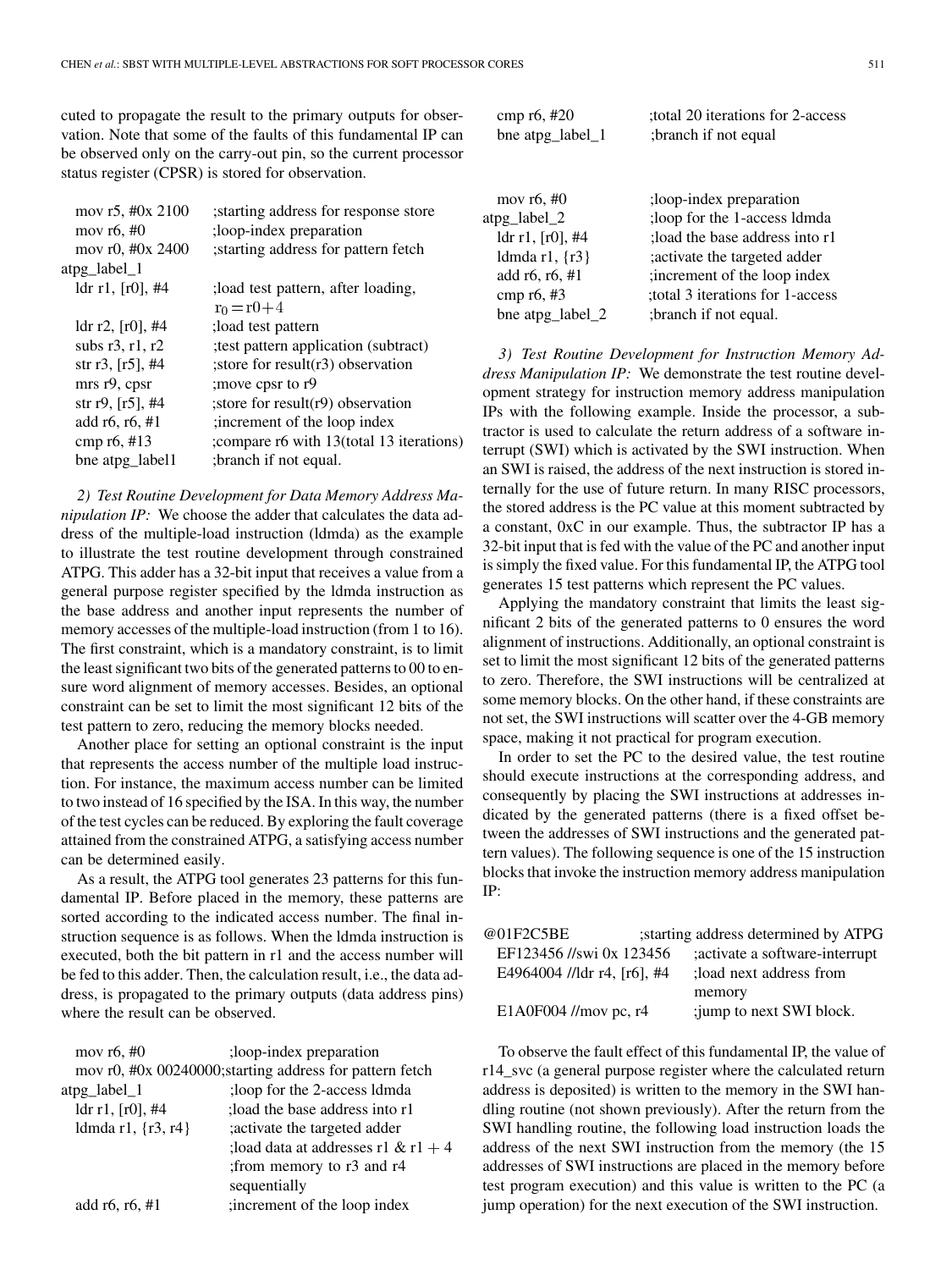# *D. Test Routine Development for Pipeline-Related Control Logic*

To test a pipeline processor effectively, we explore the pipeline architecture of the target processor for test program development.

*1) Test Routine Development for Control Hazard Detection Logic:* In a classic five-stage pipelined processor with always not-taken for branch prediction, when a branch is taken, the IF and ID stage must be flushed for correct program execution. This means that the decoding of the instruction following the branch must be disabled, and the fetching of the next instruction must also be disabled, too. To functionally test these mechanisms, we can insert another control-transfer instruction following the branch. For example, note the following:

| b branch_target ;branch |                    |
|-------------------------|--------------------|
| swi 0x 123456           | raise an exception |
| $\cdots$                |                    |

In the viewpoint of normal program execution, the instruction following the branch is meaningless. However, from the viewpoint of functional testing, it can check the correctness of the pipeline control hazard mechanism. The effect of the SWI instruction is easily observable, if it is decoded, a control transfer (to the exception vector) will occur. Thus, we can observe the fault effects on the instruction address bus. Alternatively, other types of instructions can be used to test this mechanism with the arrangement for fault observation as shown in the following:

| b branch target<br>$mvn$ $r1$ , $r1$ | :branch<br>:invert r1's value |
|--------------------------------------|-------------------------------|
| branch_target                        |                               |
| str r1, [address]                    | store r1                      |
|                                      |                               |

In this example, if the ID stage flush mechanism does not function correctly, the value in r1 will be inverted, and the store instruction at branch target will propagate the fault effect to the primary output. Note that flushing incorrect fetched instruction in the pipeline is not centric to a particular implementation. It is a common practice in pipeline implementation when dealing with branch hazards. More details on this issue can be found in [15].

The method of testing the IF flush mechanism is similar. Normally, when a branch occurs, the IF stage will be disabled and a bubble instruction is inserted into the pipeline. If this is not the case, an instruction will be fetched and cause unpredictable results after decoding. We can append an instruction with well observable effects, such as software interrupt or branch, after the previously mentioned ID-flush-testing instruction to test this mechanism.

*2) Test Routine Development for Pipeline Forwarding Mechanism:* In a pipeline processor, the forwarding mechanism is often implemented to improve the performance of the processor. Intuitively, to test the forwarding logic functionally, the following instruction sequence can be used:

| mov r0, $\#0x$ ff      |                       |
|------------------------|-----------------------|
| add $r2$ , $r0$ , $r1$ | :forward to r0        |
| $str r2$ , [address]   | response observation. |

In this example, the result of the mov instruction is forwarded to the add instruction; this sequence will activate the forwarding mechanism. However, considering the processor pipeline architecture, we can further raise the fault coverage by adding the following two instructions before the previous sequence:

mov r0, #0x 12 ldr r0, [address\_1] ;load a value other than 0x 12 and 0x ff mov r0, #0x ff add r2, r0, r1 ;forward to r0 str r2, [address\_2] ;observation.

A forwarding path is typically implemented by a register-index comparator and an operand multiplexer. In a classic five-stage pipeline, the multiplexer has three data inputs, input from the EXE stage, input from the MEM stage, and input from the physical general purpose register. As mentioned previously, when testing a multiplexer, we must differentiate its inputs to prevent fault masking. If the three inputs of the forwarding multiplexer are all the same, we will not be able to observe the faults on the select signals, and thus the faults in the register-index comparator.

In the previous sequence, the first three instructions contribute to the three inputs, respectively, (three possible sources of r0 for the add instruction), and their results arrive at the same time due to the pipeline architecture, and thus the three inputs are differentiated. The first two instructions seem meaningless because the value of r0 will be overwritten immediately, but in views of testing they can help detecting more faults.

A pipeline processor may use a different implementation model such as three-stage or seven-stage, or even more. Without the loss of generality, the rationales presented above can be extended in the in-order execution models of different pipeline depth.

#### V. EXPERIMENTAL RESULTS

We use ModelSim from Mentor Graphics, Design Analyzer from Synposys for logic simulation and logic synthesis. TurboScan from SynTest [16] is used for ATPG and fault simulation [17].

## *A. Fault Simulation*

Fig. 6 depicts the flow of fault simulation which is performed. We first prepare the memory image file that contains the instructions and data required for test program execution. The test program has two parts: scattered instructions and sequentially executed instructions. The sequences for the testing of the fundamental IPs for return address backup belong to the former, and the other instructions belong to the latter. The sequentially executed instructions and the ATPG generated data can be placed at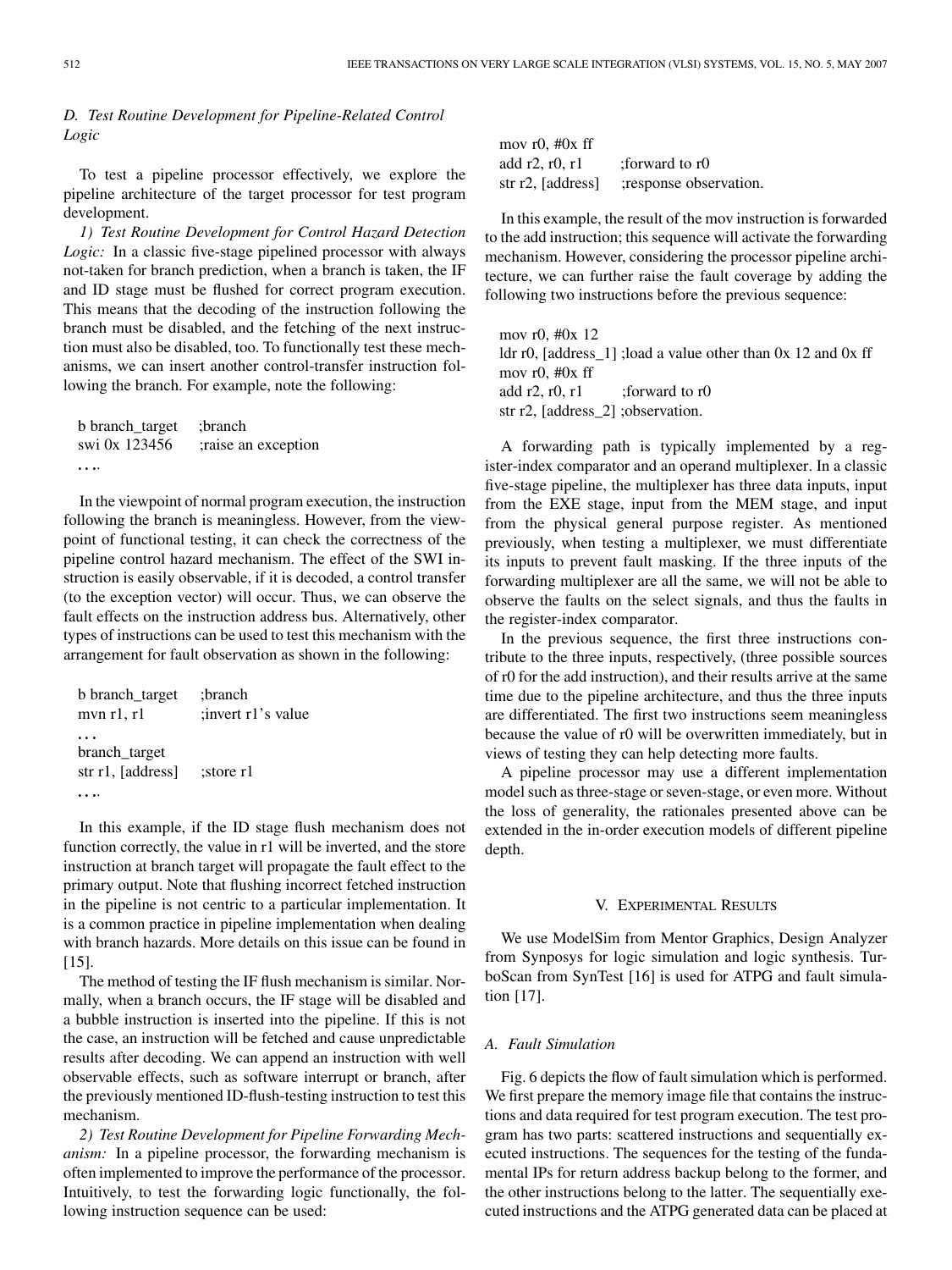

Fig. 6. Flow of fault simulation.

a desired place in the memory; however, the scattered instructions must be placed at the addresses indicated by the ATPG generated patterns.

After the preparation of the memory image file, we perform the logic simulation using ModelSim to acquire the stimuli for fault simulation. During the logic simulation, the instructions and data in the memory image file will be fetched into the processor core according to the execution of the test program. We implement Verilog code in the test bench of the logic simulation to capture all input signals during the logic simulation, and these captured signals will become the stimuli fed to the fault simulation tool. The capture code in the test bench is shown as follows:

always @(posedge CLK or negedge CLK) begin

```
$fwrite(fp3, "%d ", half_cycles);
```
\$fwrite(fp3, "%h ", uEASY.uARM9.uARM9TDMI.ID); \$fwrite(fp3, "%h ", uEASY.uARM9.uARM9TDMI.DDIN);

```
$fwrite(fp3, "%h ",
```
uEASY.uARM9.uARM9TDMI.CHSDE);

\$fwrite(fp3, "%h ",

uEASY.uARM9.uARM9TDMI.CHSEX);

\$fwrite(fp3, "%h ", uEASY.uARM9.uARM9TDMI.CPDIN); \$fwrite(fp3, "%b ", uEASY.uARM9.uARM9TDMI.GCLK); \$fwrite(fp3, "%b ", uEASY.uARM9.uARM9TDMI.rst\_n); \$fwrite(fp3, "%b ", uEASY.uARM9.uARM9TDMI.nWAIT); \$fwrite(fp3, "%b ",

uEASY.uARM9.uARM9TDMI.IABORT); \$fwrite(fp3, "%b ",

uEASY.uARM9.uARM9TDMI.DABORT); \$fwrite(fp3, "%b ",

uEASY.uARM9.uARM9TDMI.BIGEND); \$fwrite(fp3, "%b ",

uEASY.uARM9.uARM9TDMI.HIVECS);

```
$fwrite(fp3, "%b ", uEASY.uARM9.uARM9TDMI.nfiq);
$fwrite(fp3, "%b ", uEASY.uARM9.uARM9TDMI.nirq);
$fwrite(fp3, "%b\n",
```
uEASY.uARM9.uARM9TDMI.CPEN); End.

In the previous code, fp3 is the file pointer that represents the file where the input signals are stored, and the last part of each line is the signal (interface) name of the processor core. We capture input signals twice in a clock cycle. The recorded data do not conform to the TurboScan's input format, so a simple character transformation is required. The experimental processor core has 110 input pins, so after the transformation the input stimulus for a time frame (a half cycle) will has 110 characters representing the 110-bit input signals. Finally, we perform fault simulation using the transformed stimuli and the gate-level netlist of the processor as inputs and get the fault coverage, which is based on the structural single stuck-at fault model.

## *B. Synthesis Case 1: TSMC 0.35 m, 30 MHz*

In this case, we have synthesized the target processor using the TSMC 0.35- $\mu$ m library. The synthesized processor has a gate count of 45 046 (two-input NAND-gate equivalence) and operation speed of 30 MHz. We develop the test program according to our proposed methodology and produce a test program of 1747 instructions (6988 bytes). It takes only 18 675 (with cache) or 24 073 (without cache) cycles to execute this test program. The size of the stored patterns generated by the ATPG tool is 2120 bytes. A total of 9108 bytes of data (instructions + patterns) must be placed into the memory before self-testing.

The resultant fault coverage of each part as well as the processor is listed in Table II. For comparison, the fault coverage of both the full processor and the functional modules from full scan chain is also presented. The MLA-SBST methodology has achieved 93.74% in processor coverage. This result indicates that the proposed pure software-based self test methodology has shown promising test quality for the complex pipeline processor. The difference of the fault coverage between applying the full scan chain and the MLA-SBST methodology is about 4%–5%.

The fault coverage for each group of the pipeline registers, the register file, and the status registers for this synthesis case is listed in Table III. As expected, the fault coverage for the ISA registers has achieved the best coverage among the registers.

## *C. Synthesis Case 2: TSMC 0.35 m, 50 MHz*

In the second case, we have synthesized the target processor using the TSMC  $0.35$ - $\mu$ m library but with different parameters for a higher speed. The synthesized processor has a gate count of 63281 (two-input NAND-gate equivalence) and an operation speed of 50 MHz. We redo the ATPG parts of the test program development for the fundamental IPs while the remained parts are the same as the first synthesis case. The change in the test program size and the execution time is quite small. The fault coverage of each processor part and comparisons are shown in Table IV. It is noted that the test program developed for synthesis case 1 has shown only a small degradation (0.04%) in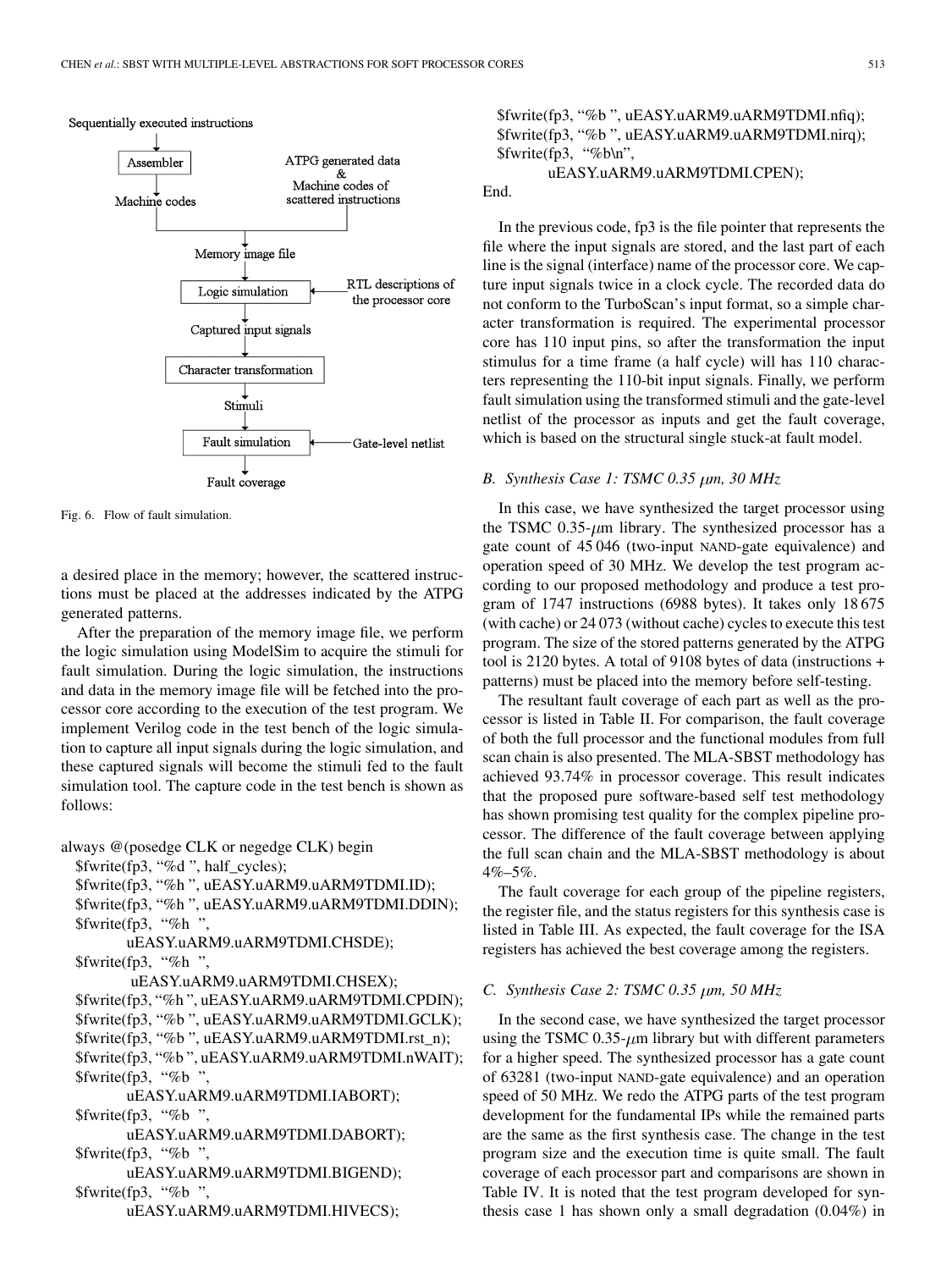| Component                         | Number of | <b>SBST-MLA</b> | Full scan |
|-----------------------------------|-----------|-----------------|-----------|
|                                   | faults    |                 | chain     |
| Register file & access control    | 47394     | 93.15%          | 96.55%    |
| ALU                               | 43292     | 97.73%          | 98.04%    |
| Shifter                           | 3598      | 98.75%          | 99.92%    |
| Memory access unit                | 12176     | 92.94%          | 98.16%    |
| Instruction fetch unit            | 2176      | 80.97%          | 93.02%    |
| Decoder                           | 2878      | 87.04%          | 96.00%    |
| Status registers & access control | 5932      | 83.45%          | 95.98%    |
| Coprocessor access unit           | 1154      | 86.74%          | 94.12%    |
| <b>Exception handling unit</b>    | 308       | 86.69%          | 85.31%    |
| Other                             | 9936      | 90.19%          | 95.88%    |
| ARM9-v4 compatible processor      | 128,844   | 93.74%          |           |
| (MLA-SBST)                        |           |                 |           |
| ARM9-v4 compatible processor      | 137,258   |                 | 97.88%    |
| (full scan chain)                 |           |                 |           |

TABLE II BREAKDOWN OF FAULT COVERAGE FOR THE PROCESSOR IN SYNTHESIS CASE 1

| <b>TABLE III</b>                                        |  |
|---------------------------------------------------------|--|
| FAULT COVERAGE OF VARIOUS REGISTERS IN SYNTHESIS CASE 1 |  |

| Register (not including access control | Number of | Fault coverage |
|----------------------------------------|-----------|----------------|
| logic)                                 | faults    |                |
| Pipeline register IF/ID                | 320       | 90.31%         |
| Pipeline register ID/EXE               | 3844      | 86.99%         |
| Pipeline register EXE/MEM              | 2700      | 87.81%         |
| Pipeline register MEM/WB               | 580       | 88.60%         |
| Register file                          | 9952      | 97.13%         |
| Status registers                       | 1920      | 99.69%         |

fault coverage when directly used in the processor of this synthesis case. The difference comes from the fundamental IPs in the memory access unit.

# *D. Result Discussions*

The fault coverage of the register bank cannot reach near 100% coverage because the write-enable pins of the r14s (6 r14s in different modes) are hard to test functionally. In the ARM architecture, the r14 of each processor mode is used to store the return address of branch-and-link or exceptions, so it has a data input source not shared by the other registers. The method of testing the write-enable pins used for the general purpose registers is not applicable to this irregularity of structure. With a more regular register file structure such as the MIPS processor, we expect the proposed test methodology can achieve a higher coverage than those obtained from the ARM-compatible processor.

Among the undetected faults, some faults are functionally untestable, for example, bit 4 of the status registers (M4 of the processor mode) are always 1 in any circumstance, so the stuck-at-1 faults on the data interfaces of the D flip-flops representing these bits cannot be detected functionally. However, this stuck-at-1 fault will not affect the normal operation of the processor. Hence, for the 6 status registers of the processor, the fault coverage can be seen as 100% with our methodology. Due to the limitation of the simulation tool, a quantitative analysis of fault coverage based on functionally untestable faults is not available.

The fault coverage of the pipeline registers ranges from 87% to 90%. In general, faults related to the data or clock interfaces of the D flip-flops composing the pipeline registers are easy to detect. The undetected faults of the pipeline registers are mainly the faults related to the write-enable and reset pins which are hard to test or even functionally undetectable. To improve fault coverage of the pipeline registers, two possible methods can be explored: 1) providing special instructions to access the pipeline registers and 2) using randomly generated test code. Integrating randomly generated test code is also useful in improving the coverage for control logic such as the decoder.

There are about 17 fundamental IPs in the processor core of synthesis case 1. The number of generated test patterns for each IP is small, generally ranging from 20 to 40 patterns, but in some special cases the number may be up to 50. The test sequences for most of the fundamental IPs can be coded as a compact loop. The instruction number of each loop ranges from 10 to 20, and the iteration number depends on the number of the generated patterns. The fault coverage of each fundamental IP ranges from 90% to 100%; the undetected faults are generally caused by the constraints or the redundant faults in the fundamental IP itself.

*1) Application and Limitation:* The effectiveness of a deterministic SBST test program highly depends on the knowledge about the processor's ISA, architecture, and RTL implementation. The proposed method for the testing of pipeline mechanisms such as control hazard detection logic and forwarding logic can be applied to a processor of the similar pipeline structure. For a processor with more complex features such as superscalar capability or out-of-order execution, it is beyond this study.

Due to the nature of deterministic programming, the test development requires manual efforts; however, through multiple abstractions, we can take advantage of the modern synthesis and fault simulation tool to improve the efficiency of test development. The method of using constrained ATPG for fundamental IP units can also be used to other processor cores that are generated through a synthesis tool. To extract the constraint for a fundamental IP, the test code developer just needs to find out the functionality of the selected IP for constraint setting and relies on the ATPG tool to get satisfied results. This is not an automated solution so far; however, it shows the feasibility that a testing and synthesis integrated tool might eventually exploit the architecture feature and generate the recommended constraints for the testing of a fundamental IP.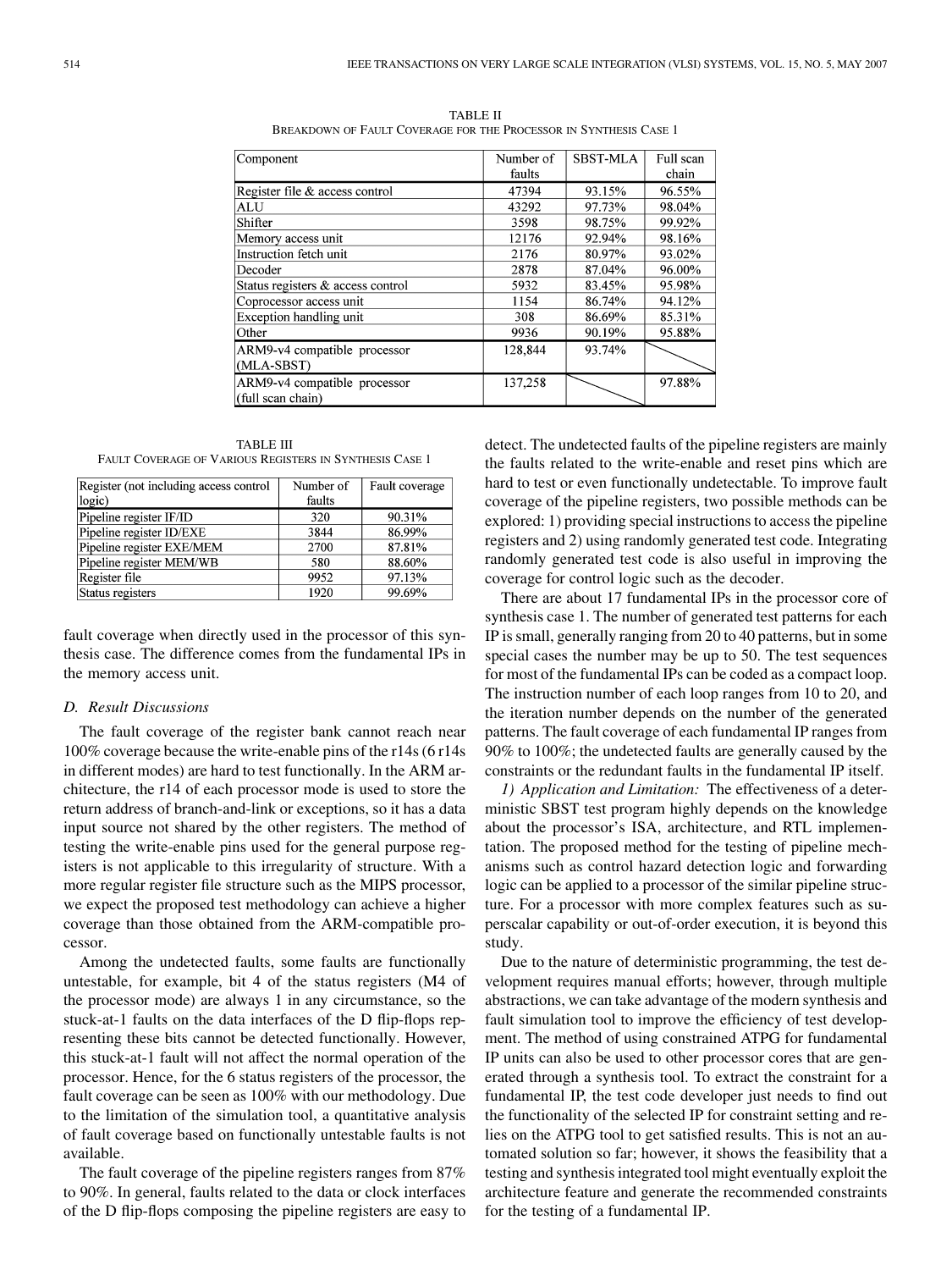| Component                         | Number of<br>faults | $ F.C.$ after<br>re-doing IP | F.C.before<br>re-doing IP | Full scan<br>chain |
|-----------------------------------|---------------------|------------------------------|---------------------------|--------------------|
|                                   |                     |                              |                           |                    |
| Register file & access control    | 56406               | 93.68%                       | 93.68%                    | 97.04%             |
| <b>ALU</b>                        | 45244               | 97.35%                       | 97.35%                    | 98.60%             |
| Shifter                           | 7272                | 97.21%                       | 97.21%                    | 99.20%             |
| Memory access unit                | 14398               | 92.22%                       | 91.64%                    | 97.89%             |
| Instruction fetch unit            | 2446                | 81.40%                       | 81.40%                    | 93.67%             |
| Decoder                           | 3110                | 86.60%                       | 86.60%                    | 96.01%             |
| Status registers & access control | 5864                | 83.51%                       | 83.51%                    | 95.94%             |
| Coprocessor access unit           | 1138                | 86.56%                       | 86.56%                    | 95.64%             |
| Exception handling unit           | 298                 | 89.26%                       | 89.26%                    | 85.03%             |
| Other                             | 16582               | 90.13%                       | 90.12%                    | 95.96%             |
| ARM9-v4 compatible processor      | 152,758             | 93.62%                       | 93.58%                    |                    |
| (MLA-SBST)                        |                     |                              |                           |                    |
| ARM9-v4 compatible processor      | 161,172             |                              |                           | 98.15%             |
| (full scan chain)                 |                     |                              |                           |                    |

TABLE IV BREAKDOWN OF FAULT COVERAGE FOR THE PROCESSOR IN SYNTHESIS CASE 2

TABLE V COMPARISONS OF VARIOUS SBST WORK AND FULL SCAN CHAIN

|                  | <b>CPU</b>                                | Methodology<br>style     | Gate count/fault<br>number                              | Execution cycle                       | Program size                       | $\overline{F.C.}$<br>$\frac{0}{0}$ |
|------------------|-------------------------------------------|--------------------------|---------------------------------------------------------|---------------------------------------|------------------------------------|------------------------------------|
| $[1]$            | 32-bit MIPS                               | Deterministic            | 37,402 /N.A.                                            | 10.061                                | 1,728 w.                           | 92.60                              |
| $\boxed{2}$      | 8-bit 8051                                | Random                   | 6,000 /N.A.                                             | N.A.                                  | 624 inst.                          | 85.19                              |
| $[3]$            | 8-bit 8051                                | Random                   | 12,000/28,792                                           | N.A.                                  | N.A.                               | 90.77                              |
| $[4]$            | 16-bit DLX                                | Random + DFT<br>hardware | 27,860/43,927                                           | 50,000                                | 166 inst.<br>seeds.                | 92.50                              |
|                  |                                           |                          |                                                         | 220,000                               | 166 inst.<br>seeds.                | 94.80                              |
| $[5]$            | 8 bit<br><b>PARWAN</b>                    | Random                   | 888 gates $+$<br>53 FFs/N.A.                            | 137,649                               | $1,129$ (bytes)                    | 91.42                              |
| [6]              | 8-bit<br><b>PARWAN</b>                    | Deterministic            | 1.300/N.A.                                              | 16,572                                | 885 bytes                          | 91.10                              |
| $\overline{[7]}$ | EX1 module of SBST<br>Xtensa<br>processor |                          | N.A./24,962                                             | 27,248                                | 7602 inst./<br>20373<br>(bytes)    | 95.20*                             |
| MLA-SBST ARM9-v4 | compatible<br>processor                   | Deterministic            | 45,046/128, 844<br>$(0.35 \text{ um} / 30 \text{ MHz})$ | 18,675/<br>24.073<br>(cache disabled) | 1747 inst./<br>530 data<br>(words) | 93.74                              |
| MLA-SBST ARM9-v4 | compatible<br>processor                   | Deterministic            | 63,281/152,758<br>$(0.35 \text{ um} / 50 \text{ MHz})$  | 18,937/<br>23,809<br>(cache disabled) | 1743 inst./<br>552 data<br>(words) | 93.62                              |
|                  | ARM9-v4<br>compatible<br>processor        | Full scan chain          | 49,961/137,258<br>$(0.35 \text{ um} / 30 \text{ MHz})$  | N.A.                                  | N.A.                               | 97.88                              |
|                  | ARM9-v4<br>compatible<br>processor        | Full scan chain          | 68,194/161,172<br>$(0.35 \text{ um} / 50 \text{ MHz})$  | N.A.                                  | N.A.                               | 98.15                              |

Fault coverage based on functional testable faults.

Our observations from the synthesis result of the processor core motivate the development of the constrained-ATPG based technique because the simple fundamental IP units the synthesis tool inserts have occupied a good portion of the processor core and contributed about 35% of the faults in the fault list. Because of the simplicity of the fundamental IP in its usage, this eases the work for constraint extraction once the functionality of the IP is identified, and thus allows the code development to take the advantage of the ATPG technique for high fault coverage. However, for a less known IP or complicated module, constraints can be quite complex and constraint extraction can become a key challenge [7], [18]–[20].

For the hard-to-test steering logic, such as the multiplexers, we not only explore the RTL code but also the effect of fault masking to improve test result. However, in general deterministic SBST such as ours has limitation on the testing of control logic; one way to improve the fault coverage for this part is further applying randomly generated test code.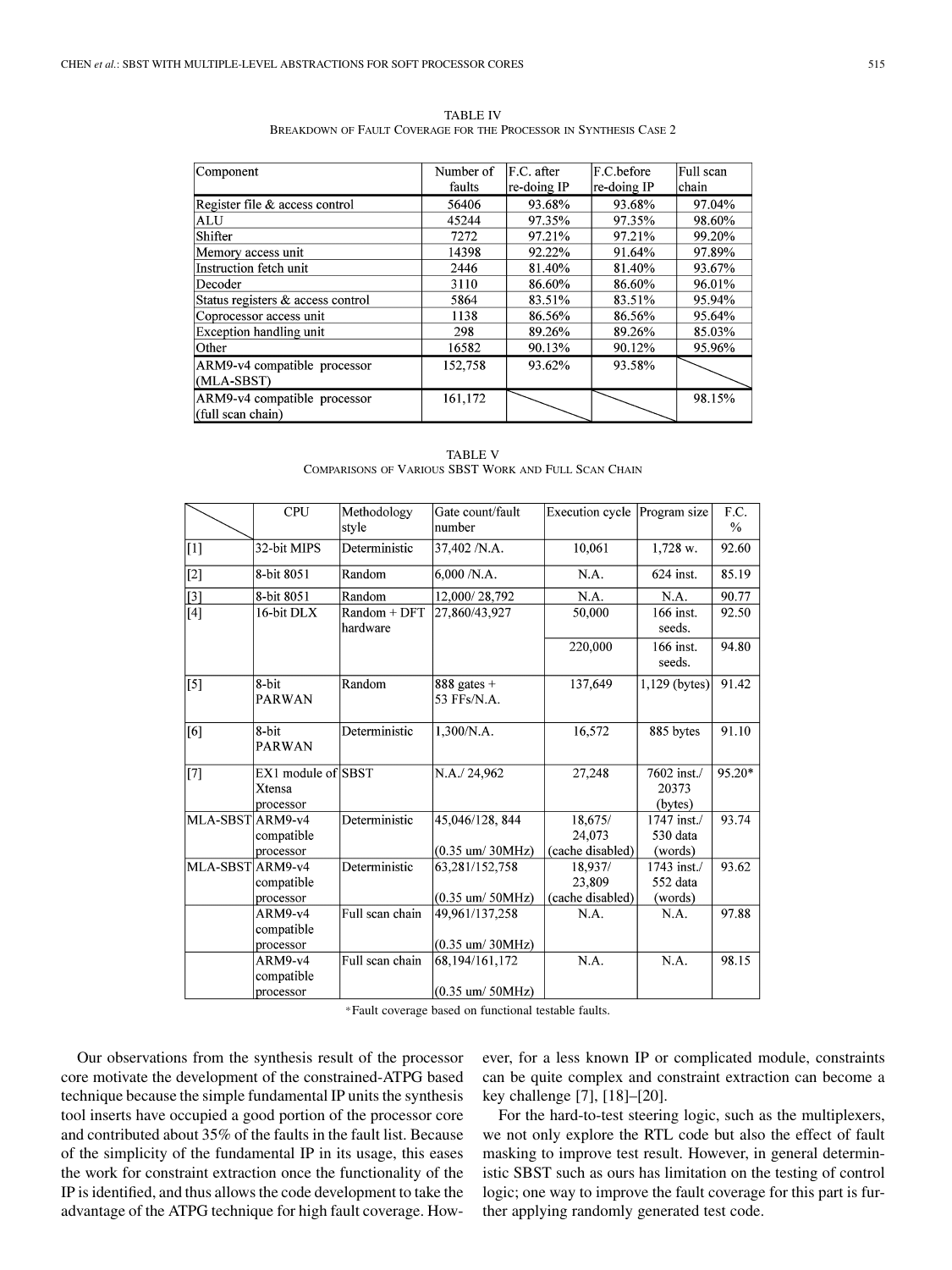# *E. Comparisons With Other Works*

Table V summarizes the comparisons of the MLA-SBST methodology with other works. It is worth of pointing out that among the processors examined in [1]–[6], only our target processor core possesses the full functionality of pipeline hazard control, forwarding mechanism, and modern operating system supports.

In [7], not all the experimental results of the processor are available; only the fault coverage based on functional testable faults for a large logic module, called EX1, which was extracted from the Xtensa processor is shown. Assessing the scale and complexity of the processor core tested, the proposed MLA-SBST methodology clearly presents itself to be a promising solution for processor functional testing.

# VI. CONCLUSION

We have presented a MLA-based SBST methodology and demonstrated its application on a complex pipeline processor with different gate-level implementations. The proposed methodology explores the design information of processor architecture, RT-level, and gate-level for different types of the processor components. The test routine development methodology applies the most useful information of a certain level to the different parts of the processor core. Exploiting processor architecture improves the selection and coding efficiency in developing the test routine. Using gate-level information has shown to provide good results in structural fault coverage, especially for regular state elements. To test fundamental IPs effectively, we present an ATPG-based scheme for the generation of the constrained test patterns. The methodology aims to develop simple yet high fault-coverage test routines for the fundamental IPs with a systematic approach. For processor components that tend to be structurally unmanageable, we resort to the information from the RT-level; however, randomly generated test code can be useful to improve the test quality of this part. We have demonstrated that the proposed SBST methodology has attained 93.74% in processor fault coverage, about 4%–5% less than the expensive full scan approach. The experiments were performed on a pipeline processor which has full functionality of pipeline hazard control, forwarding mechanism, and complete ISA supports for modern operating systems.

#### ACKNOWLEDGMENT

The authors would like to thank the reviewers for their many helpful suggestions and Prof. K. J. Lee for his useful discussions.

#### **REFERENCES**

[1] N. Kranitis, A. Paschalis, D. Gizopoulos, and G. Xenoulis, "Softwarebased self-testing of embedded processor," *IEEE Trans. Comput.*, vol. 54, no. 4, pp. 461–475, Apr. 2005.

- [2] F. Corno, M. Reorda, G. Squillero, and M. Violante, "On the test of microprocessor IP cores," in *Proc. Design Autom. Test Eur.*, 2001, pp. 209–213.
- [3] F. Corno, G. Cumani, M. Reorda, and G. Squillero, "Fully automatic test program generation for microprocessor cores," in *Proc. Design Autom. Test Eur.*, 2003, pp. 1006–1011.
- [4] K. Batcher and C. Papachristou, "Instruction randomization self test for processor cores," in *Proc. 17th IEEE VLSI Test Symp.*, 1999, pp. 34–40.
- [5] L. Chen and S. Dey, "Software-based self-testing methodology for processor cores," *IEEE Trans. Comput.-Aided Design Integr. Circuits Syst.*, vol. 20, no. 3, pp. 369–380, Mar. 2001.
- [6] N. Kranitis, A. Paschalis, D. Gizopoulos, and Y. Zorian, "Effective software self-test methodology for processor cores," in *Proc. Design Autom. Test Eur.*, 2002, pp. 592–597.
- [7] L. Chen, S. Ravi, A. Raghunathan, and S. Dey, "A scalable softwarebased self-test methodology for programmable processors," in *Proc. 40th Design Autom. Conf.*, 2003, pp. 548–553.
- [8] C. H.-P. Wen, L.-C. Wang, K.-T. Cheng, W.-T. Liu, and J.-J. Chen, "Simulation-based target test generation techniques for improving the robustness of a software-based-self-test methodology," in *Proc. IEEE Int. Test Conf. (ITC)*, 2005, pp. 936–945.
- [9] W.-C. Lai and K.-T. Cheng, "Instruction-level DFT for testing processor and IP cores in system-on-a-chip," in *Proc. DAC*, 2001, pp. 59–64.
- [10] A. Paschalis, D. Gizopoulos, N. Kranitis, M. Psarakis, and Y. Zorian, "Deterministic software-based self-testing of embedded processor cores," in *Proc. Design Autom. Test Eur.*, 2001, pp. 92–96.
- [11] A. Paschalis and D. Gizopoulos, "Effective software-based self-test strategies for on-line periodic testing of embedded processors," *IEEE Trans. Comput.-Aided Design Integr. Circuits Syst.*, vol. 24, no. 1, pp. 88–99, Jan. 2005.
- [12] P. Parvathala, K. Maneparambil, and W. Lindsay, "FRITS-A microprocessor functional BIST method," in *Proc. Int. Test Conf.*, 2002, pp. 590–598.
- [13] A. Burdass, G. Campbell, and R. Grisenthwaite *et al.*, "Embedded test and debug of full custom and synthesisable microprocessor cores," in *Proc. IEEE Eur. Test Workshop*, 2000, pp. 17–22.
- [14] *"ARM Architecture Reference Manual,"* ARM Corp., (2000). [Online]. Available: http://www.arm.com, ARM DDI 0100E
- [15] D. A. Patterson and J. L. Hennessy*, Computer Organization & Design*, 3rd ed. San Francisco, CA: Morgan Kaufmann, 2005.
- [16] *"TurboScan Reference Manual,"* Syntest Corp., 2002 [Online]. Available: http://www.syntest.com/, version 2.6
- [17] M. L. Bushnell and V. D. Agrawal*, Essentials of Electronic Testing*. Norwell, MA: Kluwer Academic, 2000.
- [18] R. S. Tupuri and J. A. Abraham, "A novel functional test generation method for processors using commercial ATPG," in *Proc. Int. Test Conf.*, 1997, pp. 743–752.
- [19] R. S. Tupuri, A. Krishnamachary, and J. A. Abraham, "Test generation for gigahertz processors using an automatic functional constraint extractor," in *Proc. Design Autom. Conf.*, 1999, pp. 647–652.
- [20] V. M. Vedula and J. A. Abraham, "A novel methodology for hierarchical test generation using functional constraint composition," in *Proc. High-Level Design Validation Test Workshop*, 2000, pp. 9–14.
- [21] C. H.-P. Wen, L.-C. Wang, K.-T. Cheng, K. Yang, W.-T. Liu, and J.-J. Chen, "On a software-based self-test methodology and its application," in *Proc. 23rd IEEE VLSI Test Symp.*, 2005, pp. 107–113.



**Chung-Ho Chen** (M'06) received the M.S. degree in electrical engineering from the University of Missouri, Rolla, in 1989, and the Ph.D. degree in electrical engineering from the University of Washington, Seattle, in 1993.

He is currently a Professor with the Department of Electrical Engineering, National Cheng-Kung University, Tainan, Taiwan, R.O.C. His research interests include advanced computer architecture, SoC testing, video technology, and network storages. He co-holds one U.S. patent on a multicomputer

cluster-based processing system and one R.O.C. patent on a multiple-protocol storage structure.

Dr. Chen was the Technical Program Chair of the 2002 VLSI Design/CAD Symposium held in Taiwan, R.O.C.